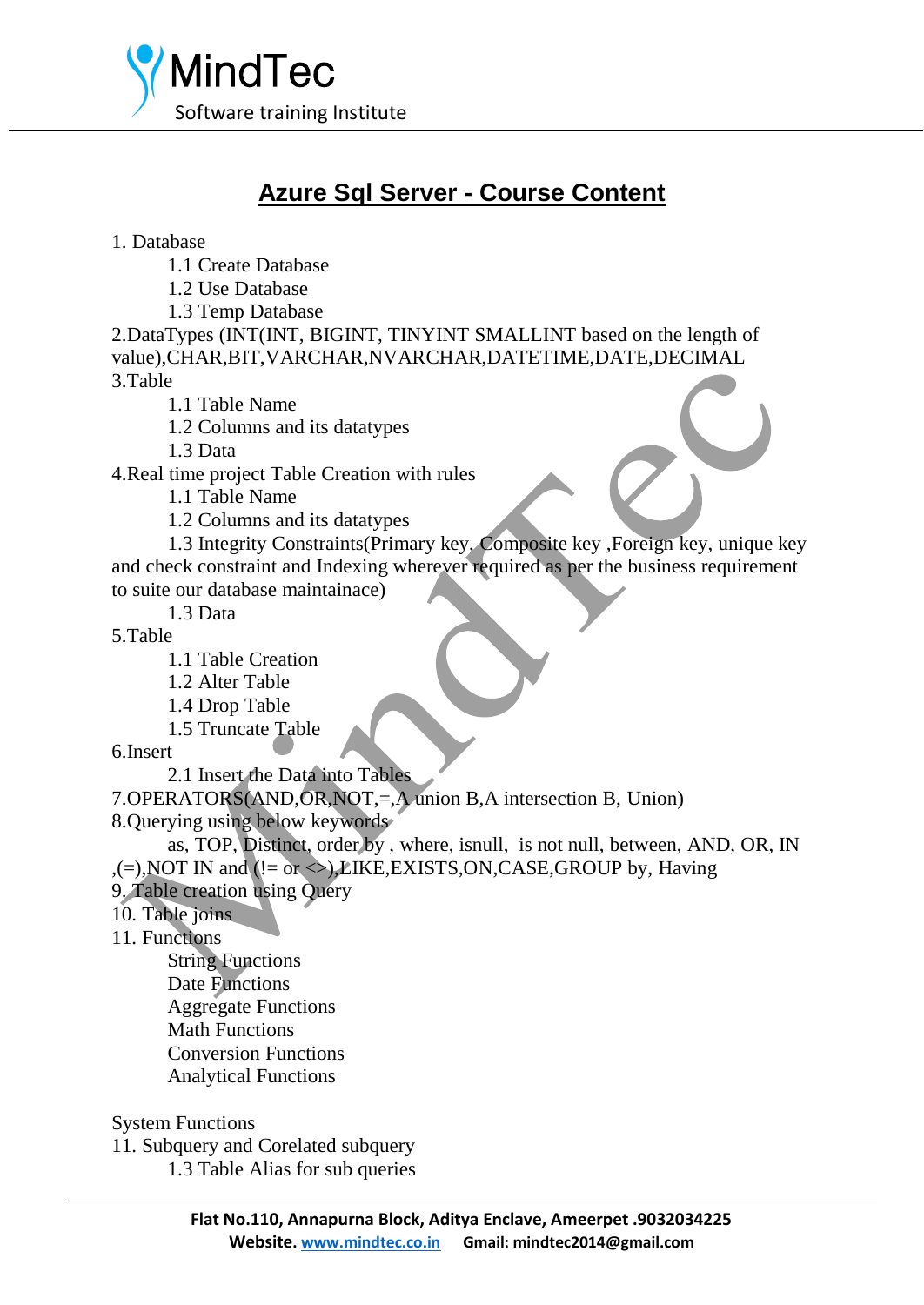

12.Views 13.Temp tables 14. Update 15. Delete 16.T-SQL Declare Variables Variable select Table Variable 17.Stored Procedures. 18.Try catch Transactions or exception handling 19.Complex Query with all above topics in single go.

20.Complex Stored Procedure with all above topics in single stored procedure

## **Azure Databricks:**

Azure Databricks

1.Data engineering with python pandas and pyspark

2.Python Concepts

List<sub>1</sub>

Set

**Dictionary** 

3.Dataframes

Read and write csv files Select columns from dataframes

Flters on Dataframes

Derived Columns

Rename column name

Data type conversion

4.For loops over rows and columns of Dataframes

5.Move pandas dataframe spark dataframe and performing join select statement 6.Sample project on data engineering

## **Azure Sql Datawarehouse:**

| <b>Azure Sql Datawarehouse</b>                                           |
|--------------------------------------------------------------------------|
| 1. Sample Datawarehouse Table design                                     |
| 2. Azure Sql Datawarehouse Concepts                                      |
| MPP(Massive Parllel processing) Architecture                             |
| <b>Distributions</b>                                                     |
| Polybase                                                                 |
| Differences between Azure Sql and Azure SqlData warehouse                |
| Intigrity Constraints Differences Azure SqlData warehouse from Azure Sql |
| Dataypes Differences Azure SqlData warehouse from Azure Sql              |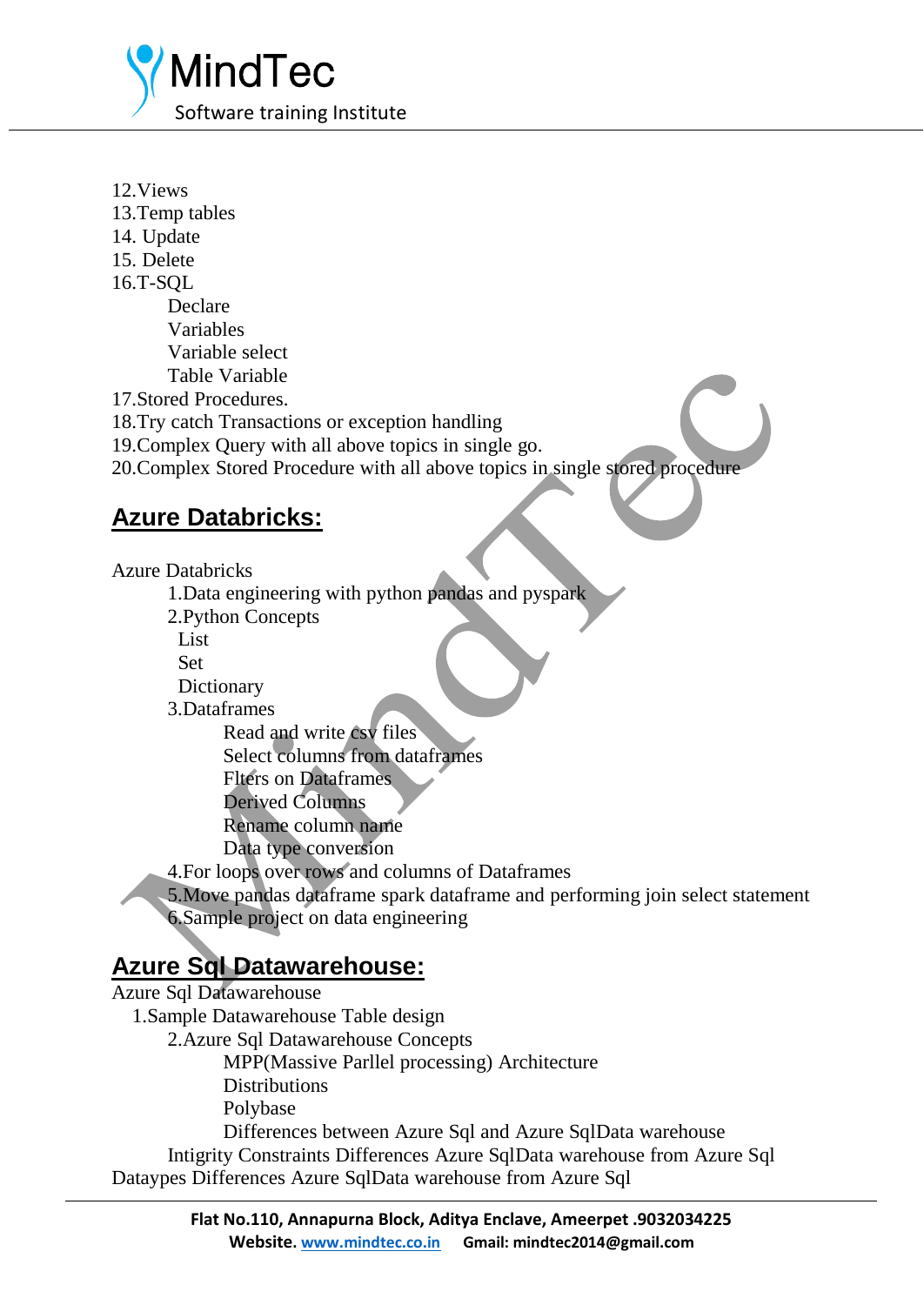

3.Stored Pocedures creations **CTAS** External Tables creation **Azure Data Factory:**

Azure Data Factory 1.Introduction on ADF What is ADF Difference from normal ETL tools Uses How Robust it is and Advantages limitations 2. Resource Creations Azure Data Factory creation Azure Storage explorer Azure Data lake creation 3.Components of ADF 3.1 Connections 3.1.1 Integration Runtime Azure IR Selfhosted IR SSIS IR 3.1.2 Linked Services Azure BlobStorage Azure Datalake store gen1 Azure Datalke store gen2 Azure Key valut Azure Sql Database File System Sql Server Azure Databricks 3.Functions in ADF Builtin Functions Date Functions String Functions Aggregate Functions 4.Datasets 4.1 Datasets creation on supported sources and targets. Filesystem Sql Server Azure Data lake store gen1 and gen2 AzueSql Data base Azure Sql Datawarehouse